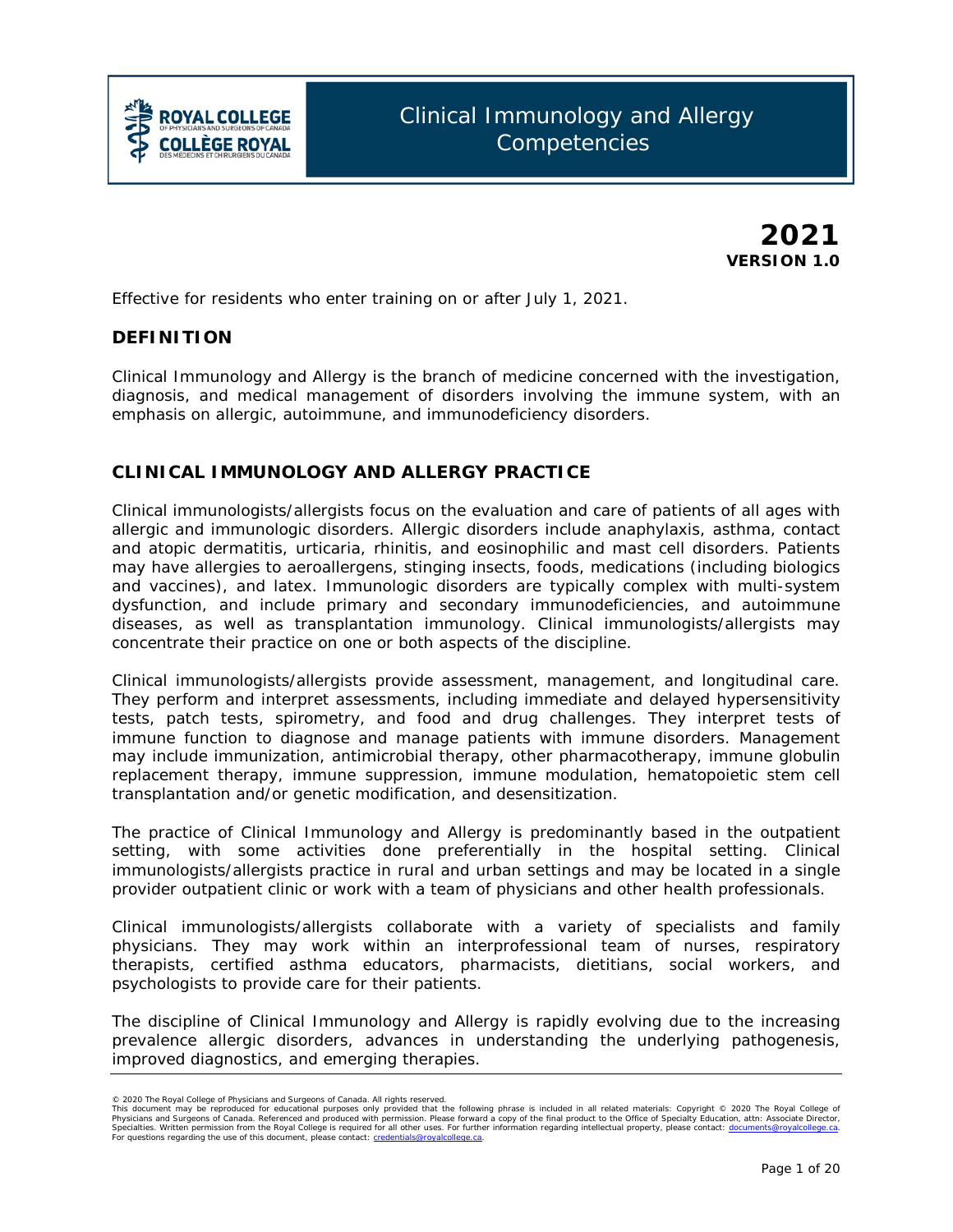## **ELIGIBILITY REQUIREMENTS TO BEGIN TRAINING (ADULT STREAM)**

Royal College certification in Internal Medicine

**OR**

Eligibility for the Royal College examination in Internal Medicine

**OR**

Registration in a Royal College-accredited residency program in Internal Medicine (see requirements for these qualifications)

A maximum of one year of training may be undertaken during training for certification in Internal Medicine

## **ELIGIBILITY REQUIREMENTS TO BEGIN TRAINING (PEDIATRIC STREAM)**

Royal College certification in Pediatrics

**OR**

Eligibility for the Royal College examination in Pediatrics

**OR**

Registration in a Royal College-accredited residency program in Pediatrics (see requirements for these qualifications)

A maximum of one year of training may be undertaken during training for certification in **Pediatrics** 

# **ELIGIBILITY REQUIREMENTS FOR EXAMINATION[1](#page-1-0)**

All candidates must be Royal College certified in their primary specialty in order to be eligible for the Royal College examination in Clinical Immunology and Allergy.

© 2020 The Royal College of Physicians and Surgeons of Canada. All rights reserved.

 $\overline{a}$ 

<span id="page-1-0"></span> $1$  These eligibility requirements do not apply to Subspecialty Examination Affiliate Program (SEAP) candidates. Please contact the Royal College for information about SEAP.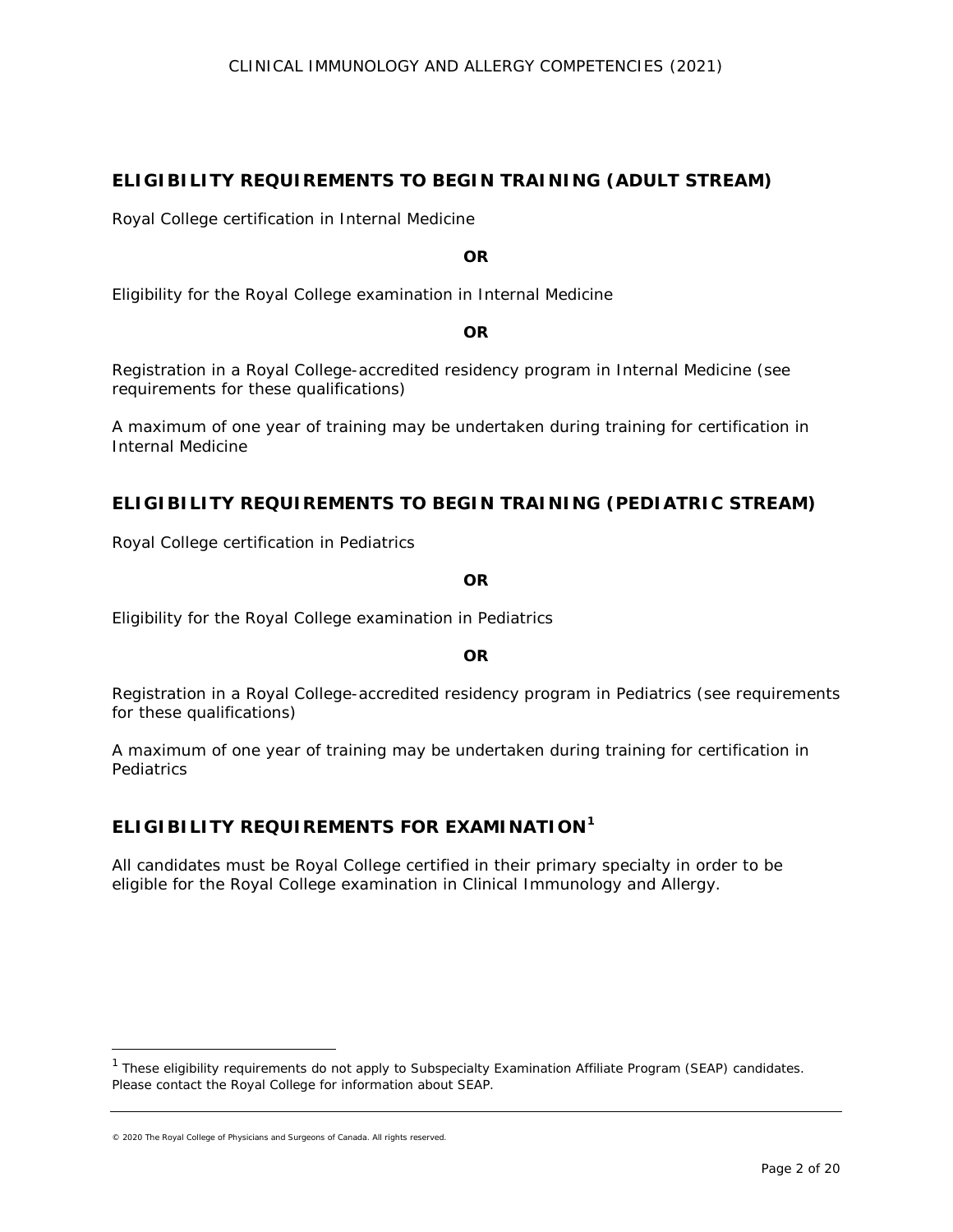## **CLINICAL IMMUNOLOGY AND ALLERGY COMPETENCIES**

#### **Medical Expert**

### *Definition:*

As *Medical Experts*, clinical immunologists/allergists integrate all of the CanMEDS Roles, applying medical knowledge, clinical skills, and professional values in their provision of highquality and safe patient-centred care. Medical Expert is the central physician Role in the CanMEDS Framework and defines the physician's clinical scope of practice.

### *Key and Enabling Competencies: Clinical immunologists/allergists are able to…*

### **1. Practise medicine within their defined scope of practice and expertise**

- 1.1. Demonstrate a commitment to high-quality care of their patients
- 1.2. Integrate the CanMEDS Intrinsic Roles into their practice of Clinical Immunology and Allergy
- 1.3. Apply knowledge of the clinical and biomedical sciences relevant to Clinical Immunology and Allergy

#### Basic science

- 1.3.1. Anatomy, physiology, and pathology of the immune system
	- 1.3.1.1. Lymphoid system
	- 1.3.1.2. Upper airway, nose, sinuses, and middle ear
	- 1.3.1.3. Lower airway
	- 1.3.1.4. Skin
	- 1.3.1.5. Gastrointestinal tract

#### 1.3.2. Immune mechanisms

- 1.3.2.1. Antigens, including superantigens and determinants
- 1.3.2.2. Antigen presentation and histocompatibility
- 1.3.2.3. Immunoregulation and tolerance
- 1.3.2.4. Immunogenetics and molecular biology
- 1.3.2.5. Immunoglobulins (Ig)
	- 1.3.2.5.1. Immediate type hypersensitivity (IgE-mediated) reactions
	- 1.3.2.5.2. IgG, IgA, IgM, and Fc receptor-mediated reactions, including antibody-dependent cellular cytotoxicity, immune complex, and opsonization
- 1.3.2.6. T and B cell ligand-receptor interactions, signal transduction, cell activation and anergy

<sup>© 2020</sup> The Royal College of Physicians and Surgeons of Canada. All rights reserved.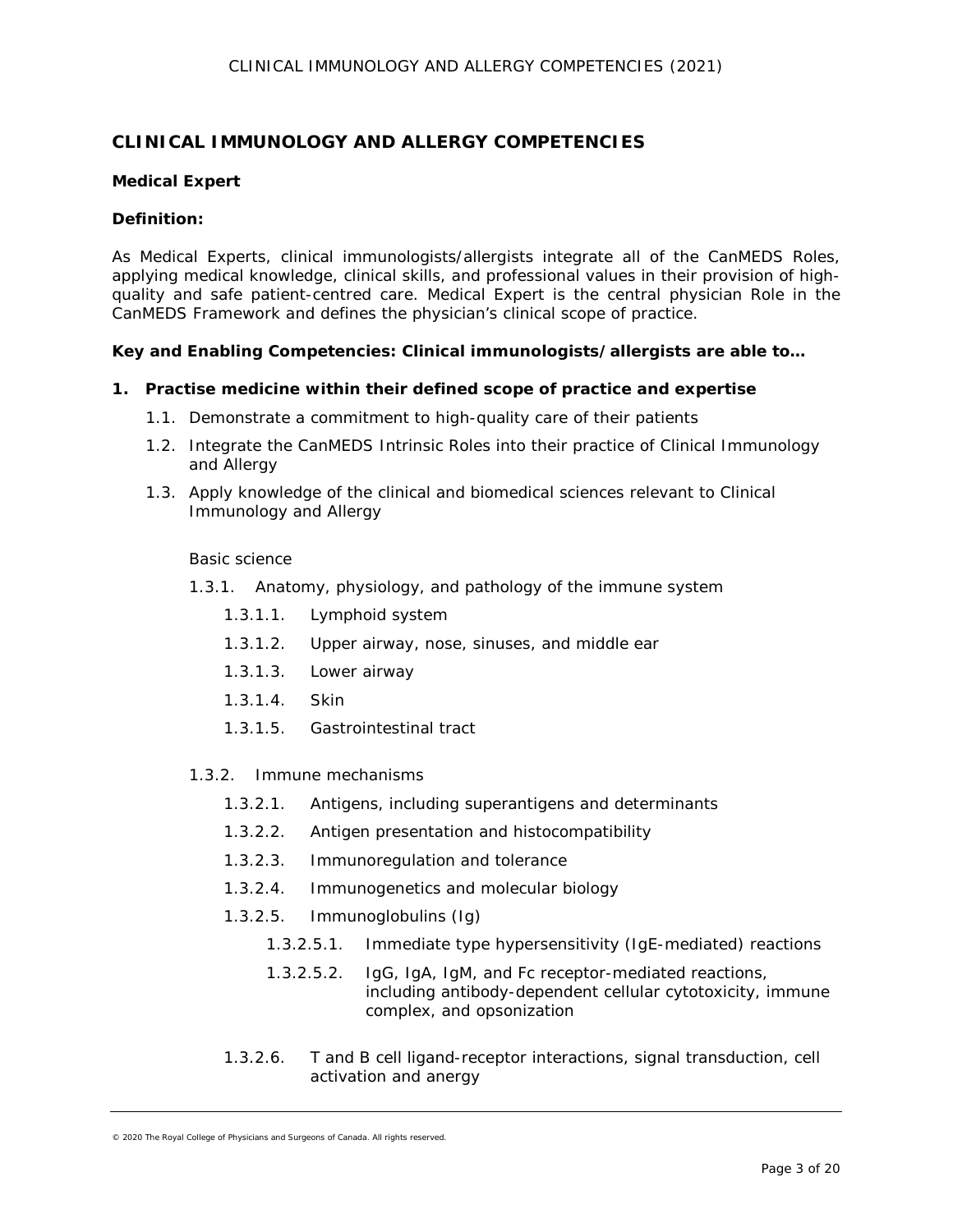- 1.3.2.7. Cytokines and chemokines, and their receptors
- 1.3.2.8. Adhesion molecules
- 1.3.2.9. Complement, coagulation, fibrinolytic, and kallikrein–kinin immune systems
- 1.3.2.10. Delayed type hypersensitivity and cell-mediated immunity
- 1.3.2.11. Innate immunity
- 1.3.3. Cells involved in immune responses, including differentiation, origin, reception, interactions and secretion
	- 1.3.3.1. Lymphocytes
		- 1.3.3.1.1. T cells and receptors
		- 1.3.3.1.2. B cells and receptors
		- 1.3.3.1.3. Other lymphocytes, including natural killer (NK), natural killer T cells (NKT), and innate lymphocyte cells
	- 1.3.3.2. Antigen-presenting cells, including monocytes, macrophages, and dendritic cells
	- 1.3.3.3. Mast cells and basophils
	- 1.3.3.4. Eosinophils
	- 1.3.3.5. Neutrophils
	- 1.3.3.6. Other cells, including endothelial, epithelial, and smooth muscle cells, and fibroblasts and platelets
- 1.3.4. Transplant immunology
- 1.3.5. Immunology of reproduction and pregnancy
- 1.3.6. Neonatal immunology

Principles of research

- 1.3.7. Experimental design
- 1.3.8. Data analysis and biostatistics
- 1.3.9. Epidemiology
- 1.3.10. Research ethics, human subject protection, and adverse event reporting

#### Clinical science

- 1.3.11. Allergens and antigens, including non-disease-specific properties, measurement and avoidance methods
	- 1.3.11.1. Airborne
		- 1.3.11.1.1. Pollens

<sup>© 2020</sup> The Royal College of Physicians and Surgeons of Canada. All rights reserved.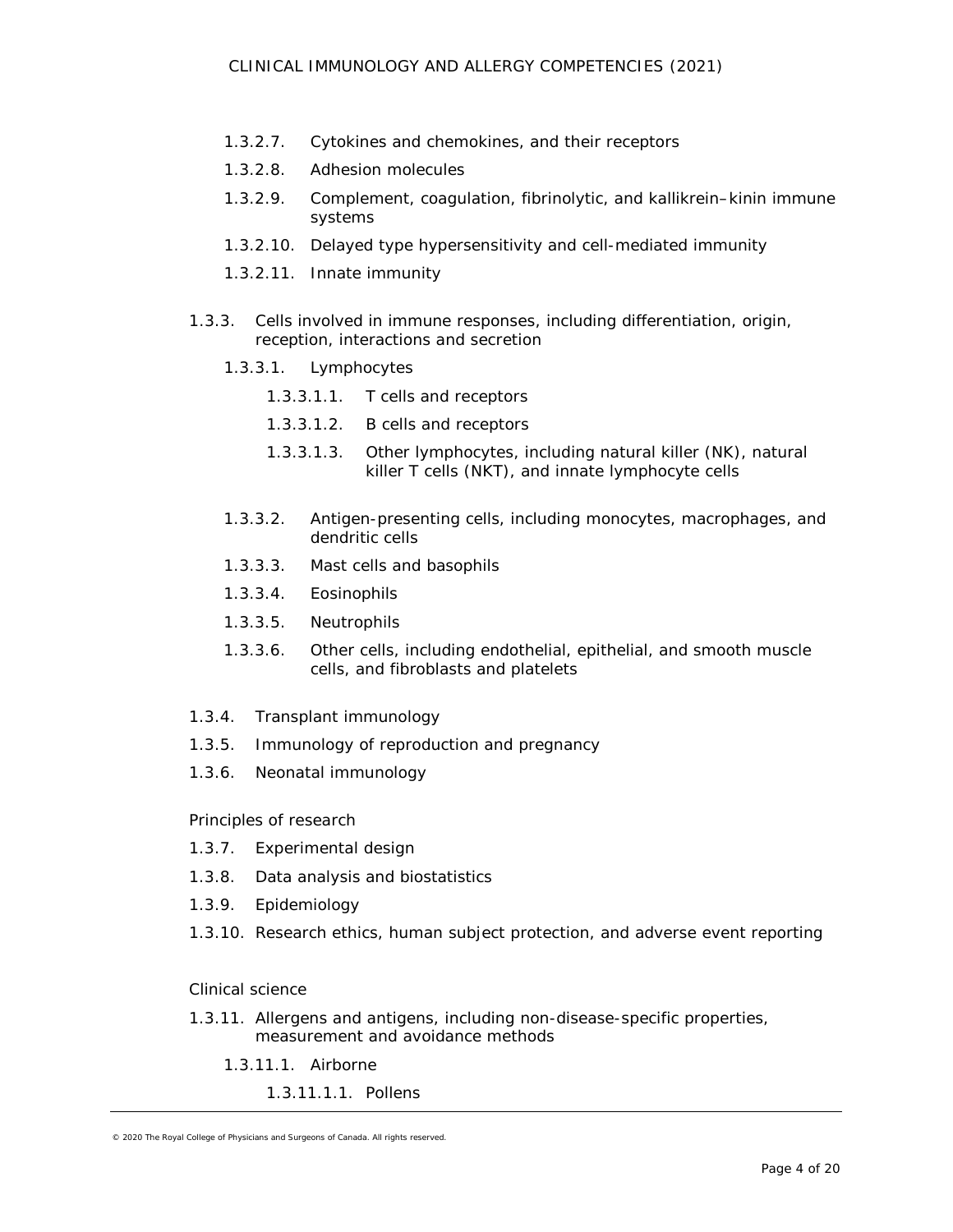- 1.3.11.1.2. Molds and fungi
- 1.3.11.1.3. Animal, insect and arthropod allergens
- 1.3.11.1.4. Irritants and/or pollutants
- 1.3.11.2. Food
- 1.3.11.3. Insect venom
- 1.3.11.4. Medications
- 1.3.11.5. Contact sensitizers
- 1.3.11.6. Occupational
- 1.3.12. Hypersensitivity and other immune-mediated disorders, including epidemiology, risk factors, pathogenesis, clinical presentation, diagnosis and differential diagnosis, and management
	- 1.3.12.1. Adverse reactions to foods
	- 1.3.12.2. Adverse reactions to stinging insects
	- 1.3.12.3. Anaphylaxis, including idiopathic, exercise-induced, and latexinduced
	- 1.3.12.4. Urticaria and angioedema
	- 1.3.12.5. Eczema and atopic dermatitis
	- 1.3.12.6. Contact hypersensitivity
	- 1.3.12.7. Nasal and sinus disorders, including allergic rhinitis and allergic fungal sinusitis
	- 1.3.12.8. Asthma
	- 1.3.12.9. Hypersensitivity pneumonitis
	- 1.3.12.10. Allergic bronchopulmonary aspergillosis
	- 1.3.12.11. Chronic obstructive pulmonary disease (COPD)
	- 1.3.12.12. Cystic fibrosis
	- 1.3.12.13. Interstitial lung disease
	- 1.3.12.14. Allergic and immunologic disorders of the eye
	- 1.3.12.15. Occupational disorders with immunological mechanisms
- 1.3.13. Immunologic disorders, including epidemiology, risk factors, pathogenesis, clinical presentation, diagnosis and differential diagnosis, and management
	- 1.3.13.1. Hereditary and acquired angioedema
	- 1.3.13.2. Primary immunodeficiencies
		- 1.3.13.2.1. Complement

<sup>© 2020</sup> The Royal College of Physicians and Surgeons of Canada. All rights reserved.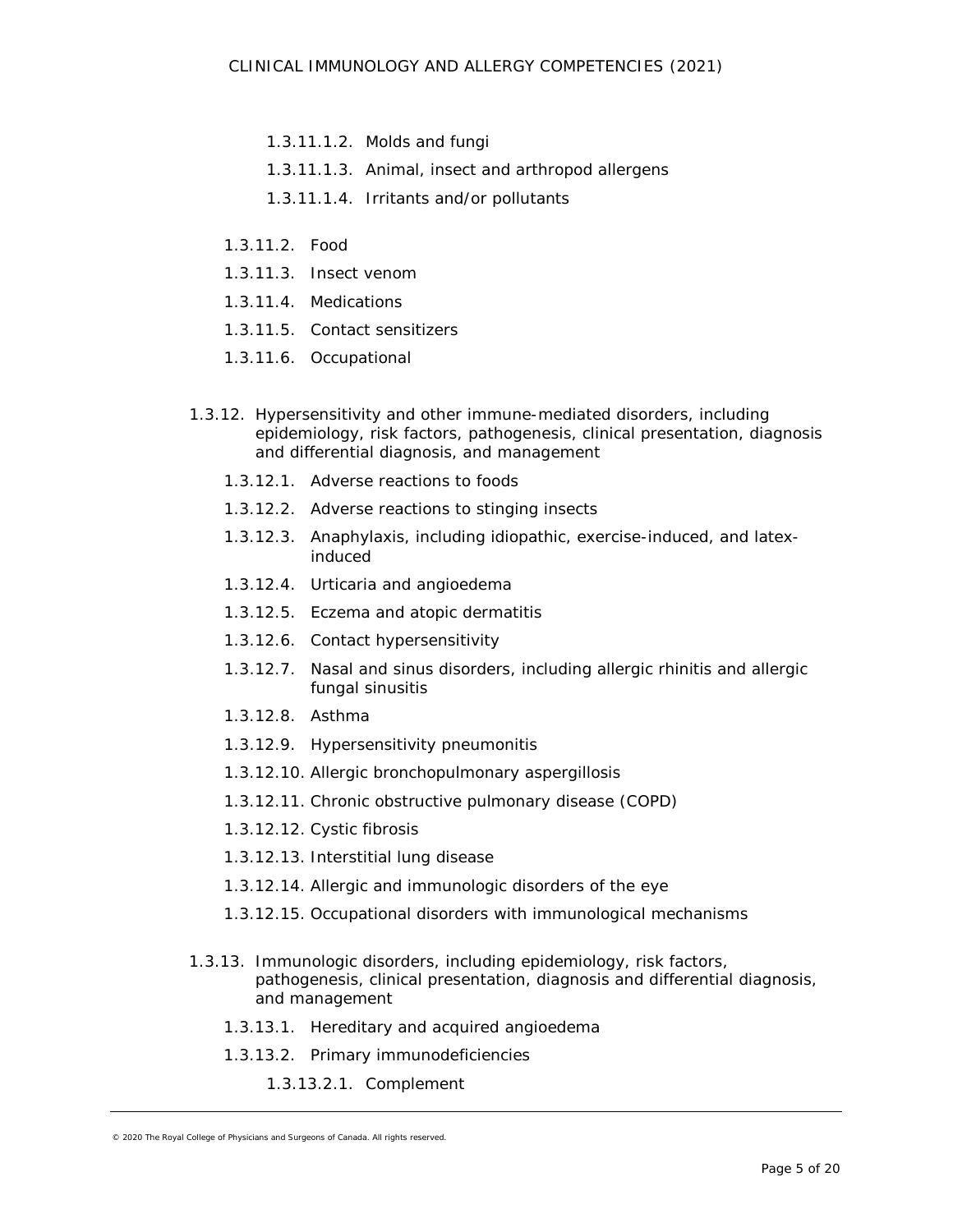- 1.3.13.2.2. Phagocyte
- 1.3.13.2.3. T cell
- 1.3.13.2.4. B cell
- 1.3.13.2.5. Combined cellular and humoral
- 1.3.13.2.6. Innate immunity
- 1.3.13.2.7. Diseases of immune dysregulation
- 1.3.13.2.8. Autoinflammatory disorders
- 1.3.13.2.9. Phenocopies of primary immunodeficiencies
- 1.3.13.3. Secondary immunodeficiencies
- 1.3.13.4. B cell disorders
- 1.3.13.5. T cell disorders
- 1.3.13.6. Eosinophilic disorders
- 1.3.13.7. Mast cell disorders
- 1.3.13.8. Autoimmune and rheumatologic disorders
- 1.3.13.9. Immunohematologic malignancies and disorders
- 1.3.13.10. Cryopathic disorders
- 1.3.13.11. Granulomatous disorders
- 1.3.13.12. Transplant rejection
- 1.3.13.13. Graft versus host disease: acute and chronic
- 1.3.13.14. Reproductive, pregnancy, and neonatal immunologic disorders
- 1.3.14. Microbiology and infectious diseases
	- 1.3.14.1. Mechanisms pathogens use to evade or subvert the immune system
	- 1.3.14.2. Infections associated with specific immune deficits
- 1.3.15. Diagnostic modalities used in Clinical Immunology and Allergy, including indications, contraindications, principles of application and/or interpretation, and quality control methods
	- 1.3.15.1. Skin testing, including epicutanous, intradermal, delayed type hypersensitivity, and patch
	- 1.3.15.2. Nasal and conjunctival provocation
	- 1.3.15.3. Blood gas measurement
	- 1.3.15.4. Pulmonary function testing, including spirometry, bronchial provocation, body plethysmography, exhaled nitric oxide, and impulse oscillometry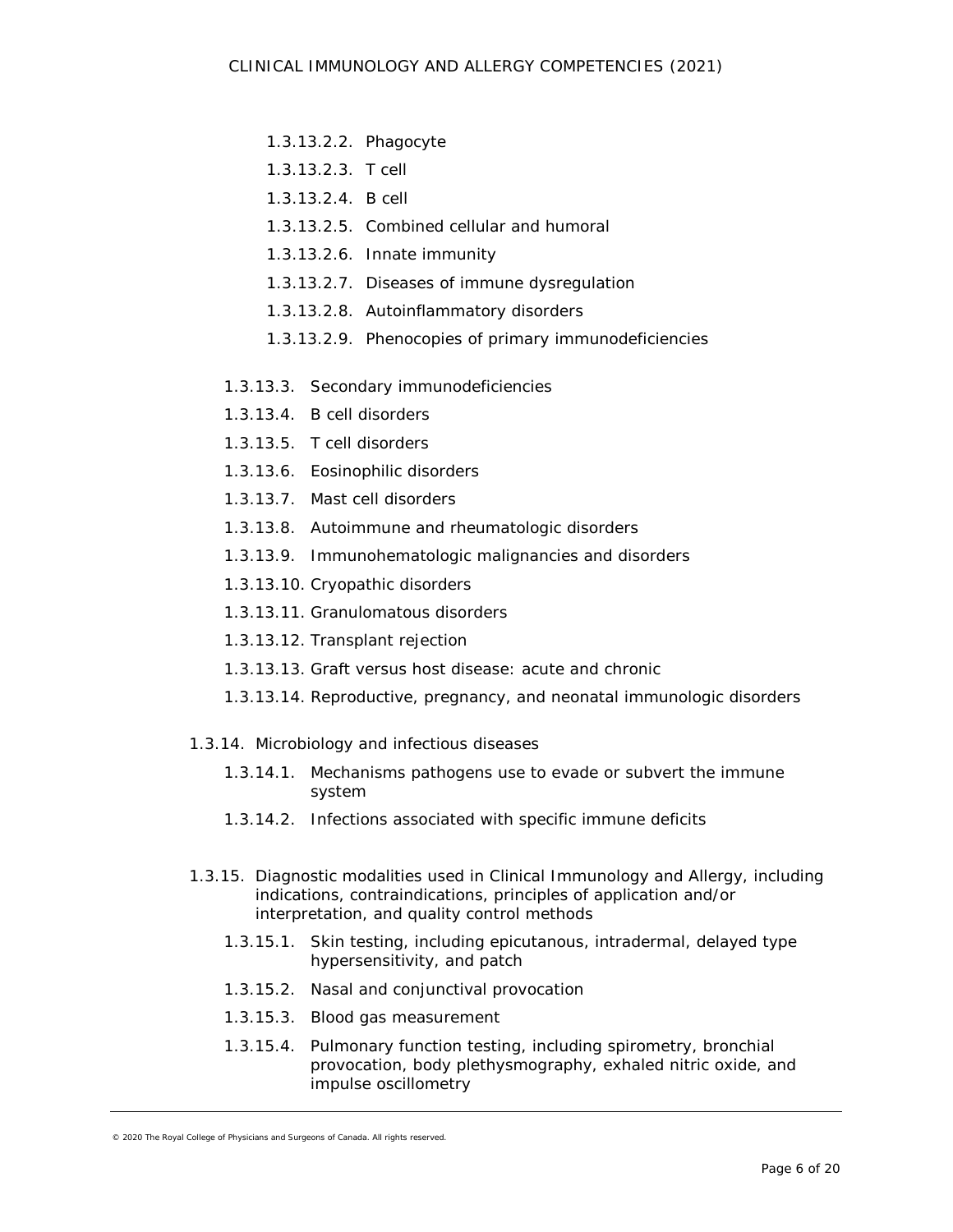- 1.3.15.5. Mucociliary function by means of nasal and lung tests, including secretion evaluation, lavage, and biopsy
- 1.3.15.6. Induced sputum analysis
- 1.3.15.7. Laboratory testing
	- 1.3.15.7.1. Serum specific IgE measurement
	- 1.3.15.7.2. Component-resolved food allergy testing
	- 1.3.15.7.3. Ig measurement, including total and subclasses
	- 1.3.15.7.4. Specific antibody response to vaccines and precipitins
	- 1.3.15.7.5. Autoantibody measurements
	- 1.3.15.7.6. Complement
	- 1.3.15.7.7. Immune complexes
	- 1.3.15.7.8. Serum and urine protein electrophoresis, and light chain assays
	- 1.3.15.7.9. Flow cytometry analysis of leukocytes and leukocyte subsets and markers
	- 1.3.15.7.10.Functional assays
	- 1.3.15.7.11.Mediator measurement, including secreted and intracellular
	- 1.3.15.7.12.Coagulation, fibrinolytic, and kallikrein–kinin immune system evaluation
	- 1.3.15.7.13.Molecular biology techniques, including polymerase chain reaction (PCR) (including T cell receptor excision circles (TREC) assay), in situ hybridization, Ig/T cell receptor (TCR) gene rearrangement, and binding of ligands to nucleic acid or polypeptide sequences
	- 1.3.15.7.14.Genetic testing
	- 1.3.15.7.15.Human leukocyte antigen (HLA) typing
- 1.3.15.8. Challenges: oral, parenteral, and exposure; including foods, inhalants, and drugs
- 1.3.15.9. Medical imaging
- 1.3.16. Principles of therapeutic modalities used in Clinical Immunology and Allergy
	- 1.3.16.1. Allergen avoidance
	- 1.3.16.2. Vaccines, including indications, immune response, adjuvants, efficacy, and reactions
	- 1.3.16.3. Mechanisms of action, indications for, adverse reactions to, and efficacy, pharmacokinetics, and monitoring of
		- 1.3.16.3.1. Antihistamines

<sup>© 2020</sup> The Royal College of Physicians and Surgeons of Canada. All rights reserved.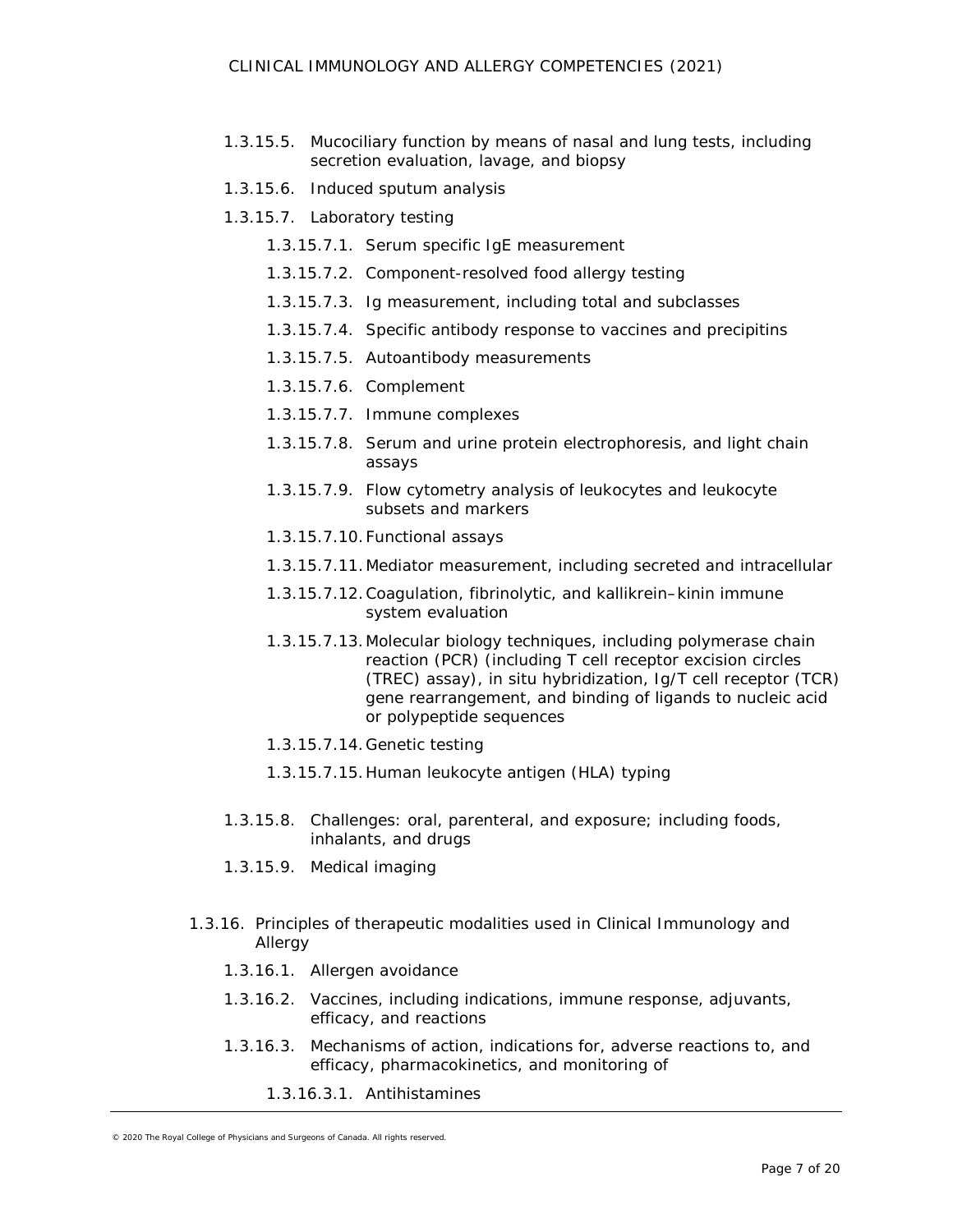- 1.3.16.3.2. Anticholinergics and methylxanthines
- 1.3.16.3.3. Aspirin and other non-steroidal anti-inflammatory agents (NSAID)
- 1.3.16.3.4. Beta-agonists and antagonists
- 1.3.16.3.5. Glucocorticoids: oral, dermatologic, and ophthalmic
- 1.3.16.3.6. Leukotriene pathway modulators
- 1.3.16.3.7. Mast cell stabilizers
- 1.3.16.3.8. Immunotherapy
- 1.3.16.3.9. Immunomodulator and gene therapy
	- 1.3.16.3.9.1. Deoxyribonucleic acid (DNA)
	- 1.3.16.3.9.2. Cytosine-phosphate-guanine (CpG) oligodeoxynucleotides
	- 1.3.16.3.9.3. Cytokines
	- 1.3.16.3.9.4. Monoclonal antibodies and fusion proteins
- 1.3.16.3.10. Immune globulin therapy, including products, mechanism of action, indications, modalities of delivery, and adverse reactions
- 1.3.16.3.11.Plasmapheresis
- 1.3.16.3.12.Ultraviolet light treatment
- 1.3.16.3.13.Surgical intervention for the sinuses and middle ear
- 1.3.16.3.14.Hematopoetic stem cell transplantation
- 1.3.16.4. Complementary and alternative medicine, and their role and evidence base for allergic and immunologic disorders
- 1.3.17. Principles of quality improvement and quality control
	- 1.3.17.1. Allergen extract standardization and stability
- 1.4. Perform appropriately timed clinical assessments with recommendations that are presented in an organized manner
- 1.5. Carry out professional duties in the face of multiple competing demands
- 1.6. Recognize and respond to the complexity, uncertainty, and ambiguity inherent in Clinical Immunology and Allergy practice
- **2. Perform a patient-centred clinical assessment and establish a management plan**
	- 2.1. Prioritize issues to be addressed in a patient encounter

<sup>© 2020</sup> The Royal College of Physicians and Surgeons of Canada. All rights reserved.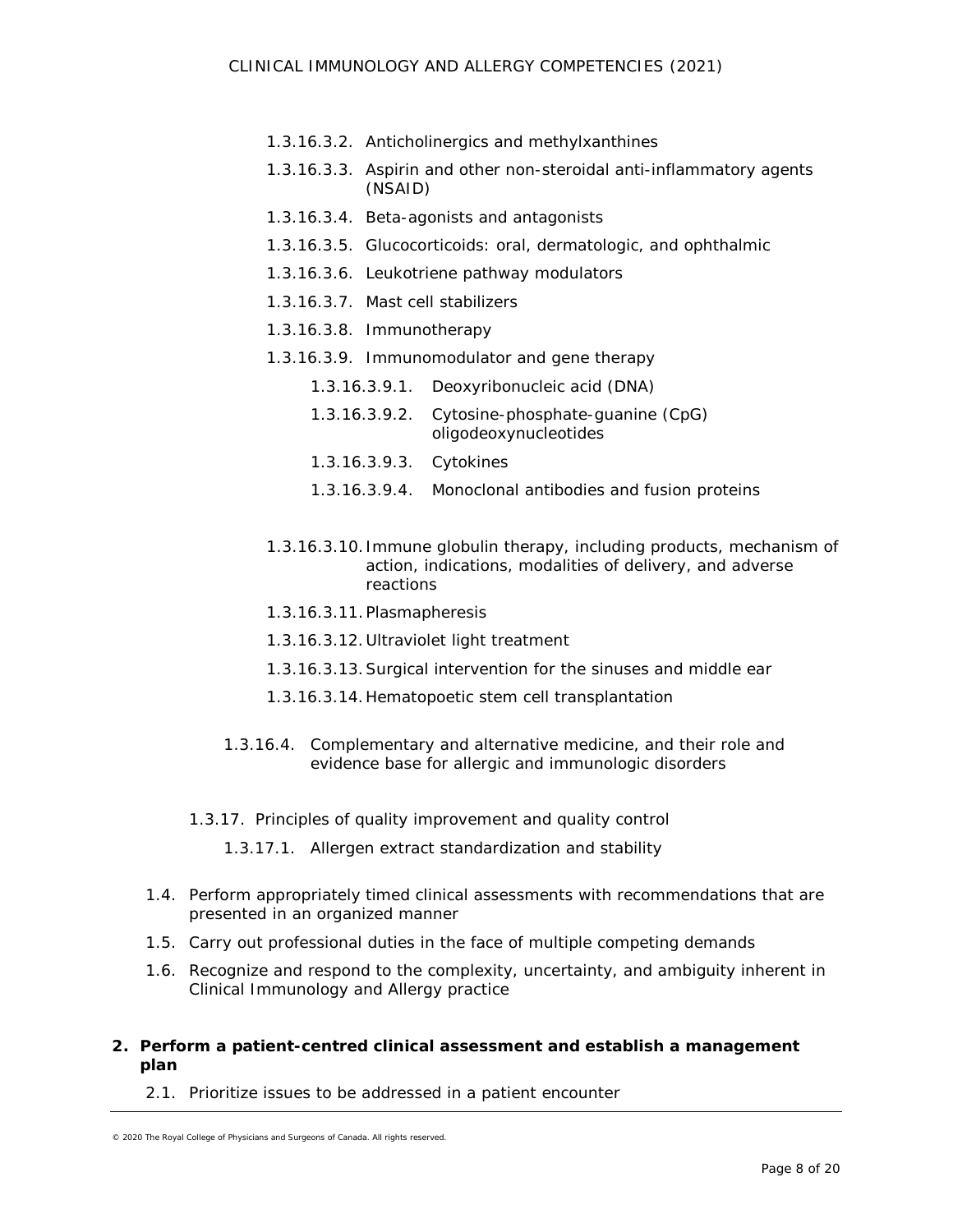- 2.2. Elicit a history, perform a physical exam, select appropriate investigations, and interpret their results for the purpose of diagnosis and management, disease prevention, and health promotion
	- 2.2.1. Elicit a history of
		- 2.2.1.1. Potential allergic and non-allergic triggers
		- 2.2.1.2. Environmental and workplace exposures
		- 2.2.1.3. Family history of allergic and/or immunologic disease
		- 2.2.1.4. Recurrent infections
	- 2.2.2. Perform a physical exam relevant to the patient's presentation
	- 2.2.3. Select and interpret the results of
		- 2.2.3.1. Skin testing, including epicutanous, intradermal, delayed type hypersensitivity, and patch
		- 2.2.3.2. Nasal and conjunctival provocation
		- 2.2.3.3. Blood gas measurement
		- 2.2.3.4. Pulmonary function testing, including spirometry, bronchial provocation, body plethysmography, exhaled nitric oxide, and impulse oscillometry
		- 2.2.3.5. Mucociliary function by means of nasal and lung tests, including secretion evaluation, lavage, and biopsy
		- 2.2.3.6. Induced sputum analysis
		- 2.2.3.7. Ig measurement, including total, specific, and immune complexes
		- 2.2.3.8. Serum specific IgE
		- 2.2.3.9. Component-resolved food allergy testing
		- 2.2.3.10. Leukocyte phenotyping, including flow cytometry, spectratyping, memory and activation markers
		- 2.2.3.11. Cellular function, including proliferation, cytotoxicity, chemotaxis, phagocytosis, and killing
		- 2.2.3.12. Mediator measurement, including secreted, intracellular, and signaling
		- 2.2.3.13. Complement, coagulation, fibrinolytic, and kallikrein–kinin immune system evaluation
		- 2.2.3.14. Medical imaging
		- 2.2.3.15. Challenges: oral, parenteral, and exposure; including foods, inhalants, and drugs

<sup>© 2020</sup> The Royal College of Physicians and Surgeons of Canada. All rights reserved.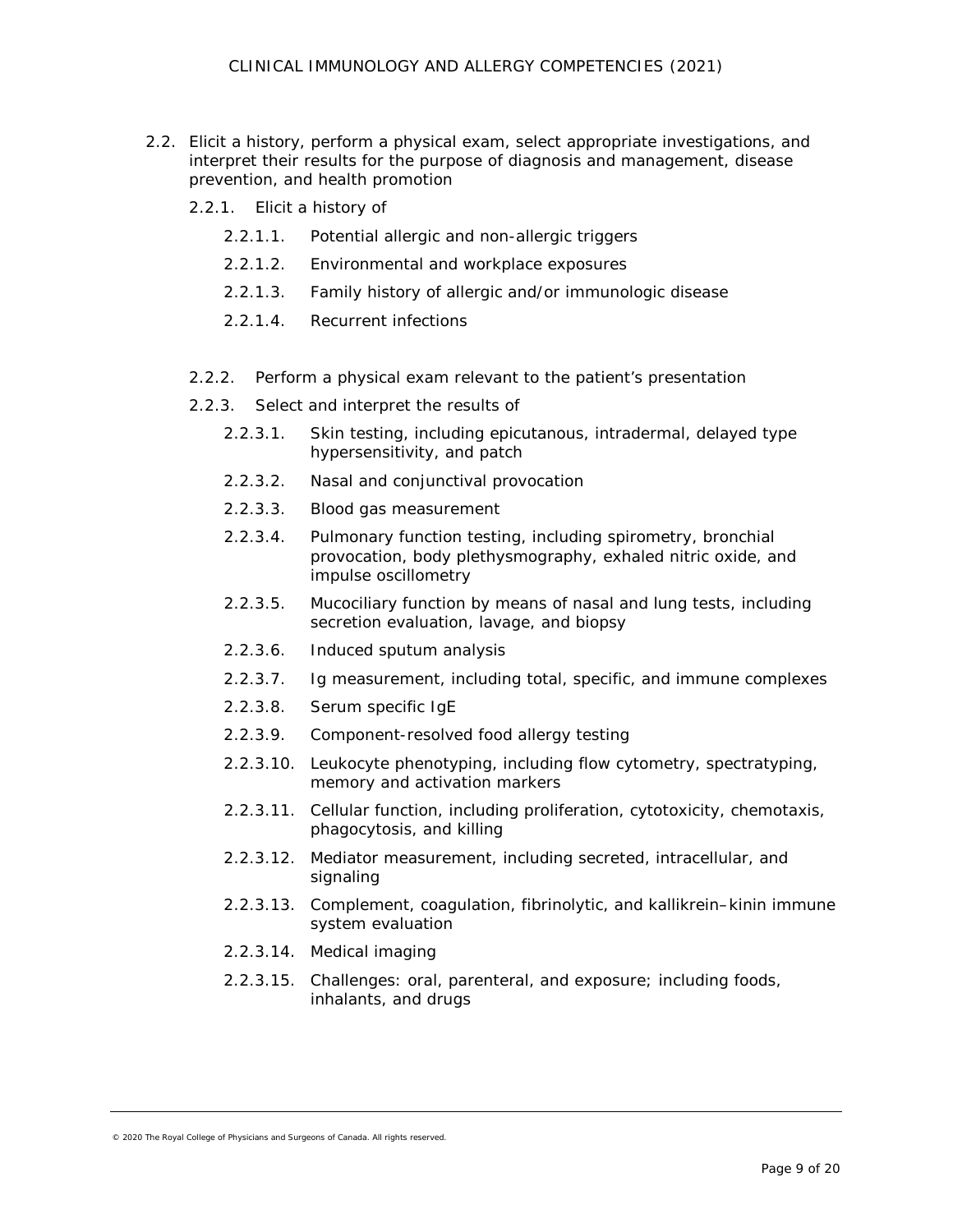- [2](#page-9-0).3. Establish goals of care in collaboration with patients and their families<sup>2</sup>, which may include slowing disease progression, treating symptoms, achieving cure, improving function, and palliation
- 2.4. Establish a patient-centred management plan for patients with:

Hypersensitivity and other immune-mediated disorders

- 2.4.1. Adverse reactions to foods
- 2.4.2. Adverse reactions to stinging insects
- 2.4.3. Anaphylaxis, including idiopathic, exercise-induced, and latex-induced
- 2.4.4. Urticaria and angioedema
- 2.4.5. Eczema and atopic dermatitis
- 2.4.6. Contact hypersensitivity
- 2.4.7. Nasal and sinus disorders, including allergic rhinitis and allergic fungal sinusitis
- 2.4.8. Asthma
- 2.4.9. Hypersensitivity pneumonitis
- 2.4.10. Allergic bronchopulmonary aspergillosis
- 2.4.11. Chronic obstructive pulmonary disease (COPD)
- 2.4.12. Cystic fibrosis
- 2.4.13. Interstitial lung disease
- 2.4.14. Allergic and immunologic disorders of the eye
- 2.4.15. Occupational disorders with immunological mechanisms

#### Immunologic disorders

- 2.4.16. Hereditary and acquired angioedema
- 2.4.17. Primary immunodeficiencies
	- 2.4.17.1. Complement
	- 2.4.17.2. Phagocyte
	- 2.4.17.3. T cell
	- 2.4.17.4. B cell
	- 2.4.17.5. Combined cellular and humoral
	- 2.4.17.6. Innate immunity
	- 2.4.17.7. Diseases of immune dysregulation
	- 2.4.17.8. Autoinflammatory disorders

 $\overline{a}$ 

<span id="page-9-0"></span> $2$  Throughout this document, references to the patient's family are intended to include all those who are personally significant to the patient and are concerned with his or her care, including, according to the patient's circumstances, family members, partners, caregivers, legal guardians, and substitute decision-makers.

<sup>© 2020</sup> The Royal College of Physicians and Surgeons of Canada. All rights reserved.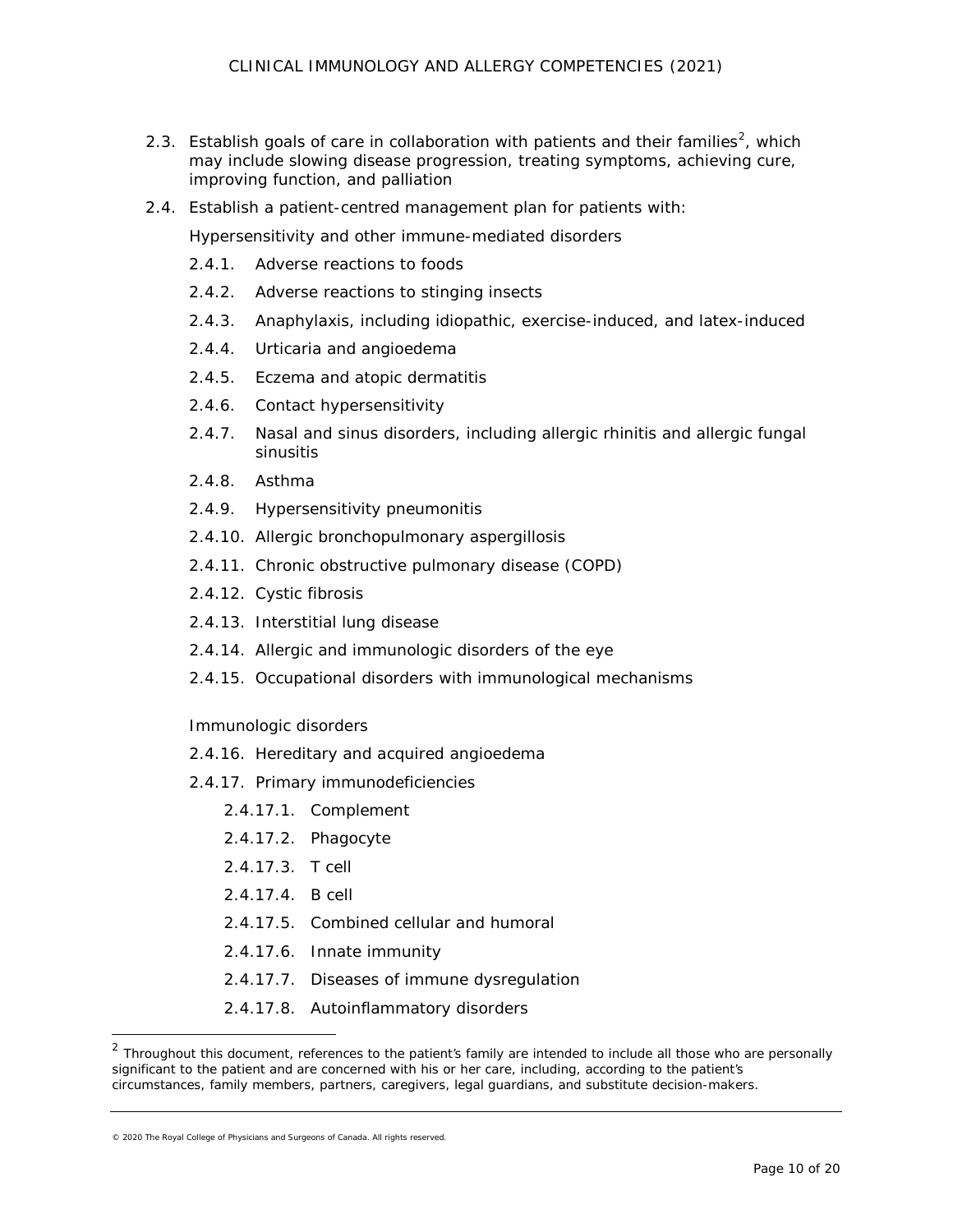## 2.4.17.9. Phenocopies of primary immunodeficiencies

- 2.4.18. Secondary immunodeficiencies
- 2.4.19. B cell disorders
- 2.4.20. T cell disorders
- 2.4.21. Eosinophilic disorders
- 2.4.22. Mast cell disorders
- 2.4.23. Autoimmune and rheumatologic disorders
- 2.4.24. Immunohematologic malignancies and disorders
- 2.4.25. Cryopathic disorders
- 2.4.26. Granulomatous disorders
- 2.4.27. Transplant rejection
- 2.4.28. Graft versus host disease: acute and chronic
- 2.4.29. Reproductive, pregnancy, and neonatal immunologic disorders

## **3. Plan and perform procedures and therapies for the purpose of assessment and/ or management**

- 3.1. Determine the most appropriate procedures or therapies
	- 3.1.1. Skin testing
	- 3.1.2. Allergen avoidance
	- 3.1.3. Action plan for asthma
	- 3.1.4. Action plan for anaphylaxis
	- 3.1.5. Education regarding the appropriate use of allergic disease specific devices
		- 3.1.5.1. Inhaler
		- 3.1.5.2. Nasal spray
		- 3.1.5.3. Epinephrine auto-injector

#### 3.1.6. Allergen immunotherapy

- 3.1.6.1. Oral immunotherapy
- 3.1.6.2. Subcutaneous immunotherapy
- 3.1.6.3. Sublingual immunotherapy
- 3.1.7. Cellular immune reconstitution and bone marrow transplantation
- 3.1.8. Cytokine and cytokine receptor-mediated therapy
- 3.1.9. Immunoglobulin replacement therapy

<sup>© 2020</sup> The Royal College of Physicians and Surgeons of Canada. All rights reserved.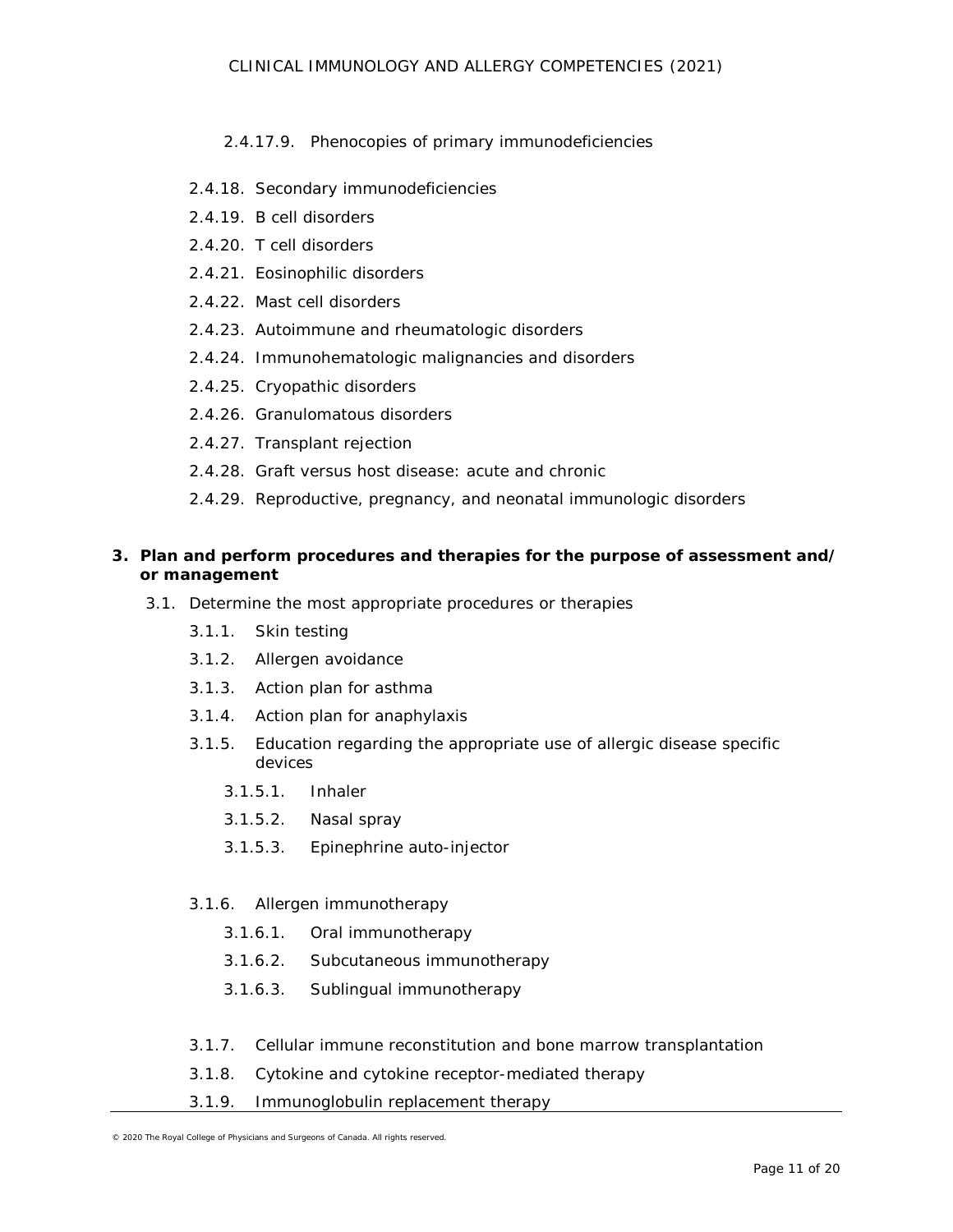- 3.1.10. Immunomodulatory therapy, including anti-IgE
- 3.1.11. Monoclonal antibodies and fusion proteins
- 3.1.12. Nucleic acid-based therapies, including DNA vaccines, CpG, gene insertion, and antisense nucleotides
- 3.1.13. Probiotics
- 3.2. Obtain and document informed consent, explaining risks and benefits, any contraindications, and the rationale for a proposed procedure or therapy
- 3.3. Prioritize procedures or therapies, taking into account clinical urgency and available resources
- 3.4. Perform procedures in a skilful and safe manner, adapting to unanticipated findings or changing clinical circumstances
	- 3.4.1. Epicutaneous and intradermal allergy tests
	- 3.4.2. Patch tests
	- 3.4.3. Spirometry
	- 3.4.4. Inhalant challenge
	- 3.4.5. Food challenge and desensitization
	- 3.4.6. Medication challenge and desensitization
	- 3.4.7. Allergen immunotherapy
	- 3.4.8. Venom immunotherapy

#### **4. Establish plans for ongoing care and, when appropriate, timely consultation**

- 4.1. Implement a patient-centred care plan that supports ongoing care, follow-up on investigations, response to treatment, and further consultation
	- 4.1.1. Provide follow-up on results of investigations and response to treatment
	- 4.1.2. Recognize and manage complications of allergic/immunologic disorders, interventions, and treatment
	- 4.1.3. Identify indications for consultation with other health care professionals, including referral for hematopoietic and stem cell transplantation

#### **5. Actively contribute, as an individual and as a member of a team providing care, to the continuous improvement of health care quality and patient safety**

- 5.1. Recognize and respond to harm from health care delivery, including patient safety incidents
- 5.2. Adopt strategies that promote patient safety and address human and system factors
	- 5.2.1. Develop anaphylaxis and asthma action plans to be used in school and workplace settings

<sup>© 2020</sup> The Royal College of Physicians and Surgeons of Canada. All rights reserved.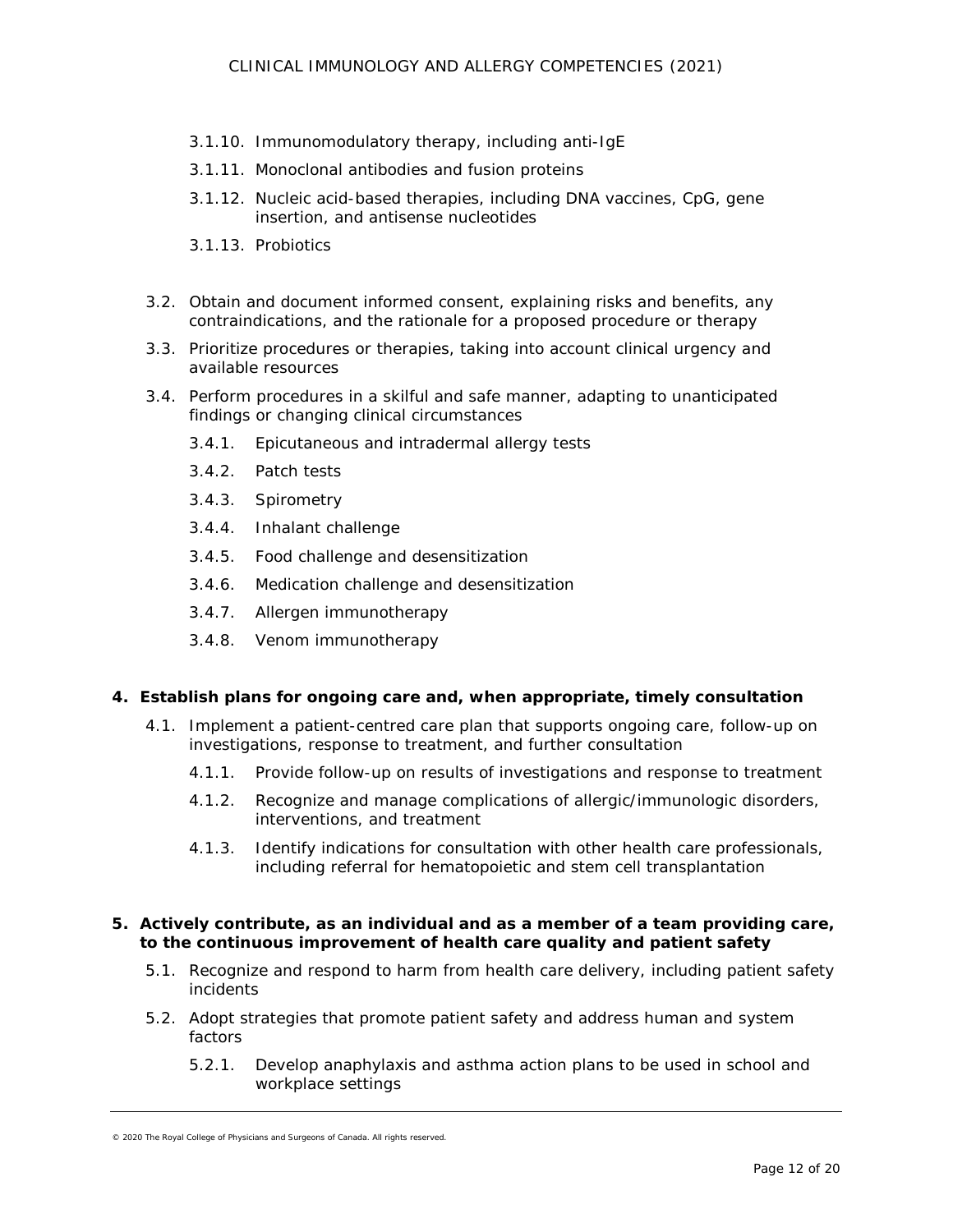### **Communicator**

### *Definition:*

As *Communicators*, clinical immunologists/allergists form relationships with patients and their families that facilitate the gathering and sharing of essential information for effective health care.

### *Key and Enabling Competencies: Clinical immunologists/allergists are able to…*

### **1. Establish professional therapeutic relationships with patients and their families**

- 1.1. Communicate using a patient-centred approach that encourages patient and family trust and autonomy and is characterized by empathy, respect, and compassion
- 1.2. Optimize the physical environment for patient comfort, dignity, privacy, engagement, and safety
- 1.3. Recognize when the perspectives, values, or biases of patients, families, physicians, or other health care professionals may have an impact on the quality of care, and modify the approach to the patient accordingly
- 1.4. Respond to a patient's non-verbal behaviours to enhance communication
- 1.5. Manage disagreements and emotionally charged conversations
- 1.6. Adapt to the unique needs and preferences of each patient and their family and to his or her clinical condition and circumstances

### **2. Elicit and synthesize accurate and relevant information, incorporating the perspectives of patients and their families**

- 2.1. Use patient-centred interviewing skills to effectively gather relevant biomedical and psychosocial information
- 2.2. Provide a clear structure for and manage the flow of an entire patient encounter
- 2.3. Seek and synthesize relevant information from other sources, including the patient's family, with the patient's consent

#### **3. Share health care information and plans with patients and their families**

- 3.1. Share information and explanations that are clear, accurate, and timely, while assessing for patient and family understanding
	- 3.1.1. Use effective language, communication, and teaching strategies with patients and their families
	- 3.1.2. Provide information about diagnosis, management, and prognosis clearly and compassionately
	- 3.1.3. Provide genetic counselling where appropriate

<sup>© 2020</sup> The Royal College of Physicians and Surgeons of Canada. All rights reserved.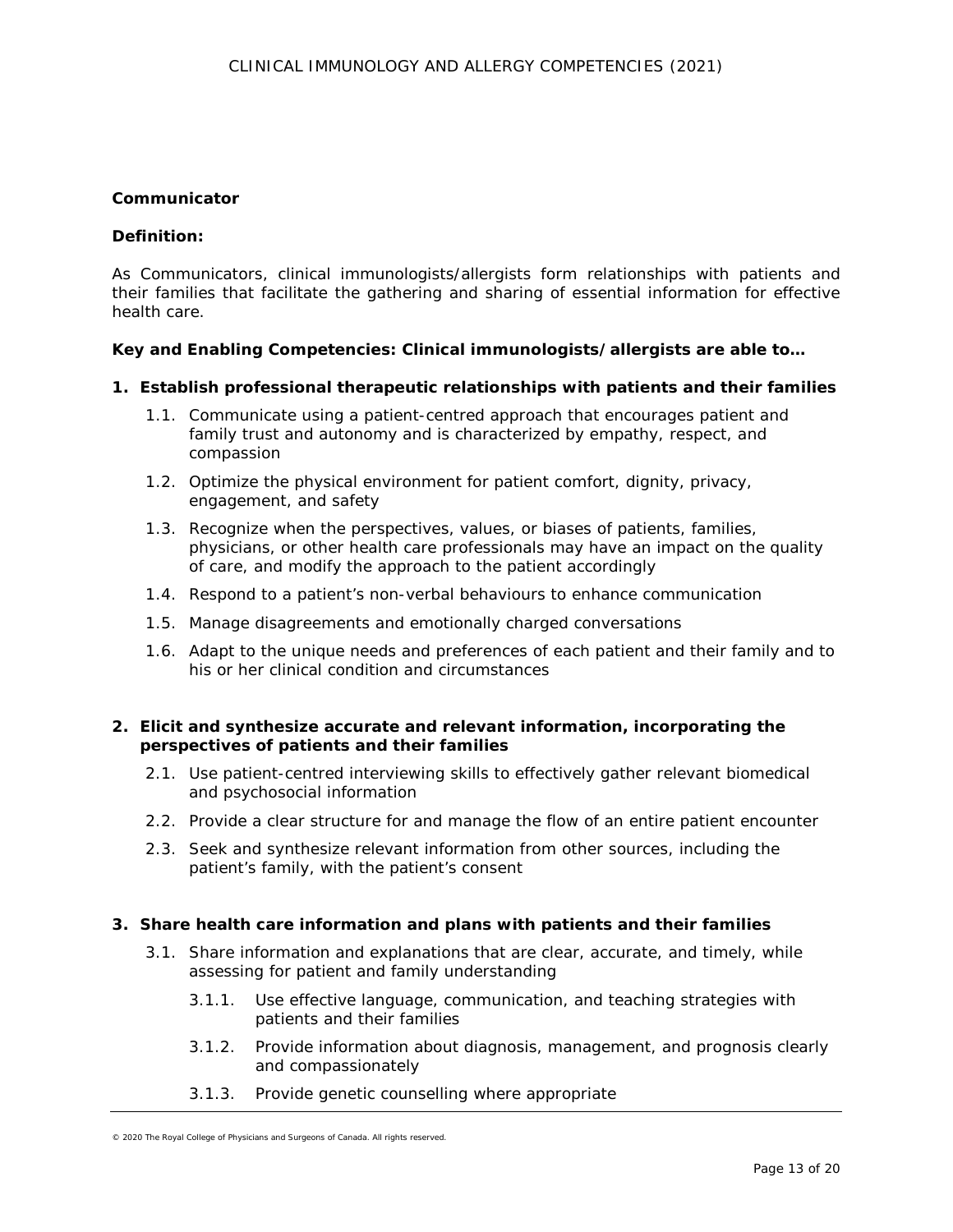3.2. Disclose harmful patient safety incidents to patients and their families accurately and appropriately

### **4. Engage patients and their families in developing plans that reflect the patient's health care needs and goals**

- 4.1. Facilitate discussions with patients and their families in a way that is respectful, non-judgmental, and culturally safe
- 4.2. Assist patients and their families to identify, access, and make use of information and communication technologies to support their care and manage their health
	- 4.2.1. Assist patients and their families to identify patient education resources
	- 4.2.2. Facilitate self-care and chronic disease management
- 4.3. Use communication skills and strategies that help patients and their families make informed decisions regarding their health

## **5. Document and share written and electronic information about the medical encounter to optimize clinical decision-making, patient safety, confidentiality, and privacy**

- 5.1. Document clinical encounters in an accurate, complete, timely, and accessible manner, in compliance with regulatory and legal requirements
- 5.2. Communicate effectively using a written health record, electronic medical record, or other digital technology
- 5.3. Share information with patients and others in a manner that enhances understanding and that respects patient privacy and confidentiality

## **Collaborator**

#### *Definition:*

As *Collaborators*, clinical immunologists/allergists work effectively with other health care professionals to provide safe, high-quality, patient-centred care.

#### *Key and Enabling Competencies: Clinical immunologists/allergists are able to…*

- **1. Work effectively with physicians and other colleagues in the health care professions** 
	- 1.1. Establish and maintain positive relationships with physicians and other colleagues in the health care professions to support relationship-centred collaborative care

<sup>© 2020</sup> The Royal College of Physicians and Surgeons of Canada. All rights reserved.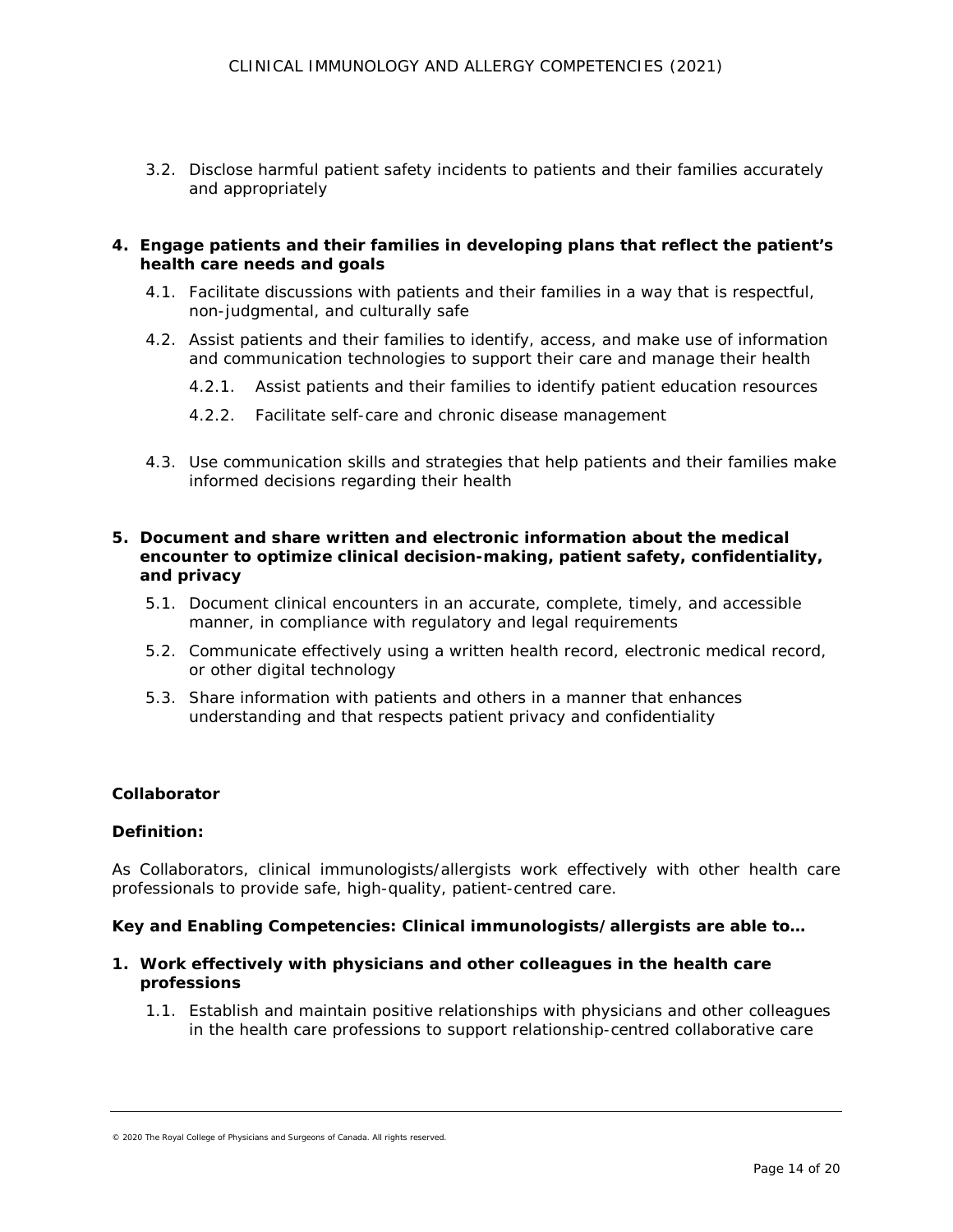- 1.2. Negotiate overlapping and shared responsibilities with physicians and other colleagues in the health care professions in episodic and ongoing care
	- 1.2.1. Work effectively with other specialists and other members of the health care team, including nurses, respiratory therapists, certified asthma educators, pharmacists, dietitians, social workers, and psychologists
- 1.3. Engage in respectful shared decision-making with physicians and other colleagues in the health care professions

## **2. Work with physicians and other colleagues in the health care professions to promote understanding, manage differences, and resolve conflicts**

- 2.1. Show respect toward collaborators
- 2.2. Implement strategies to promote understanding, manage differences, and resolve conflict in a manner that supports a collaborative culture

## **3. Hand over the care of a patient to another health care professional to facilitate continuity of safe patient care**

- 3.1. Determine when care should be transferred to another physician or health care professional
- 3.2. Demonstrate safe handover of care, using both oral and written communication, during a patient transition to a different health care professional, setting, or stage of care

## **Leader**

## *Definition:*

As *Leaders*, clinical immunologists/allergists engage with others to contribute to a vision of a high-quality health care system and take responsibility for the delivery of excellent patient care through their activities as clinicians, administrators, scholars, or teachers.

## *Key and Enabling Competencies: Clinical immunologists/allergists are able to…*

## **1. Contribute to the improvement of health care delivery in teams, organizations, and systems**

- 1.1. Apply the science of quality improvement to contribute to improving systems of patient care
- 1.2. Contribute to a culture that promotes patient safety
- 1.3. Analyze patient safety incidents to enhance systems of care
- 1.4. Use health informatics to improve the quality of patient care and optimize patient safety

<sup>© 2020</sup> The Royal College of Physicians and Surgeons of Canada. All rights reserved.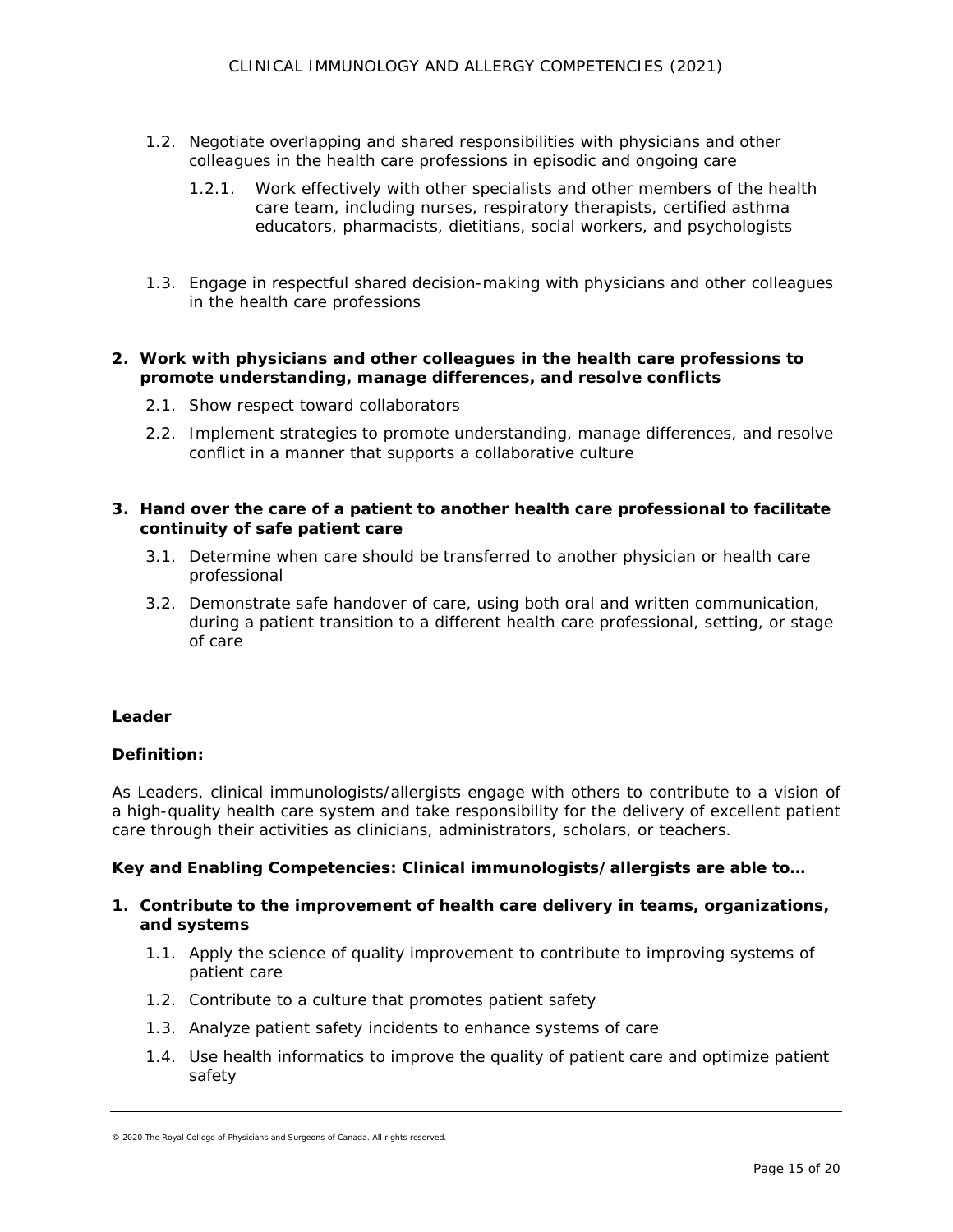### **2. Engage in the stewardship of health care resources**

- 2.1. Allocate health care resources for optimal patient care
	- 2.1.1. Allocate limited or high-cost resources considering utility, efficacy, and fairness
- 2.2. Apply evidence and management processes to achieve cost-appropriate care

### **3. Demonstrate leadership in health care systems**

- 3.1. Demonstrate leadership skills to enhance health care
- 3.2. Facilitate change in health care to enhance services and outcomes

## **4. Manage career planning, finances, and health human resources in personal practice(s)**

- 4.1. Set priorities and manage time to integrate practice and personal life
- 4.2. Manage personal professional practice(s) and career
- 4.3. Implement processes to ensure personal practice improvement

#### **Health Advocate**

#### *Definition:*

As *Health Advocates*, clinical immunologists/allergists contribute their expertise and influence as they work with communities or patient populations to improve health. They work with those they serve to determine and understand needs, speak on behalf of others when required, and support the mobilization of resources to effect change.

#### *Key and Enabling Competencies: Clinical immunologists/allergists are able to…*

#### **1. Respond to an individual patient's health needs by advocating with the patient within and beyond the clinical environment**

- 1.1. Work with patients and families to address determinants of health that affect them and their access to needed health services or resources
	- 1.1.1. Identify the psychosocial aspects of allergic and immunologic disorders that affect patients and their adherence to therapy
	- 1.1.2. Provide support for patients within their school, home, and work environments to achieve optimal management of their allergic and immunologic disorders
	- 1.1.3. Assist patients in obtaining appropriate benefits, resources, and medications

<sup>© 2020</sup> The Royal College of Physicians and Surgeons of Canada. All rights reserved.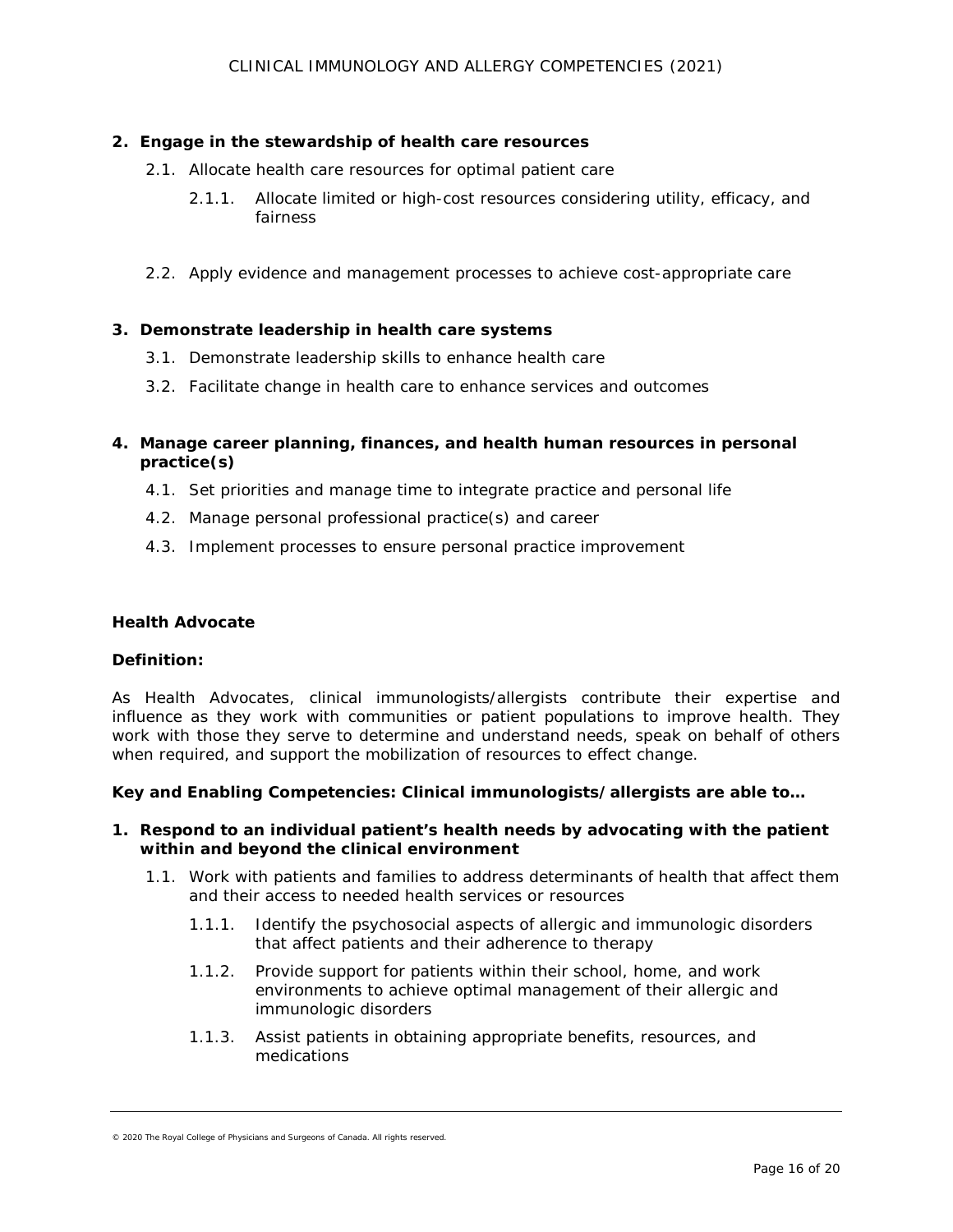- 1.2. Work with patients and their families to increase opportunities to adopt healthy behaviours
	- 1.2.1. Work with patients and families to increase their understanding of their condition and health care needs
	- 1.2.2. Work with patients and families to increase opportunities for autonomy with regards to their care
	- 1.2.3. Encourage adherence to preventive measures and therapy
- 1.3. Incorporate disease prevention, health promotion, and health surveillance into interactions with individual patients and their families

#### **2. Respond to the needs of the communities or populations they serve by advocating with them for system-level change in a socially accountable manner**

- 2.1. Work with a community or population to identify the determinants of health that affect them
	- 2.1.1. Identify sources of exposures that affect populations presenting with allergic and/or occupational disorders and apply current evidence for treatment and prevention
	- 2.1.2. Identify the impact of economic costs of allergic and immunologic disorders and their treatment on patients
	- 2.1.3. Identify how government policies and funding affect patients with allergic and immunologic disorders
- 2.2. Improve clinical practice by applying a process of continuous quality improvement to disease prevention, health promotion, and health surveillance activities
- 2.3. Contribute to a process to improve health in the community or population they serve
	- 2.3.1. Participate in relevant specialty societies, community-based advocacy groups, other public education bodies, or private organizations
	- 2.3.2. Share accurate information with other health care professionals and the public at large about issues in allergy and immunology

## **Scholar**

#### *Definition:*

As *Scholars*, clinical immunologists/allergists demonstrate a lifelong commitment to excellence in practice through continuous learning, and by teaching others, evaluating evidence, and contributing to scholarship.

<sup>© 2020</sup> The Royal College of Physicians and Surgeons of Canada. All rights reserved.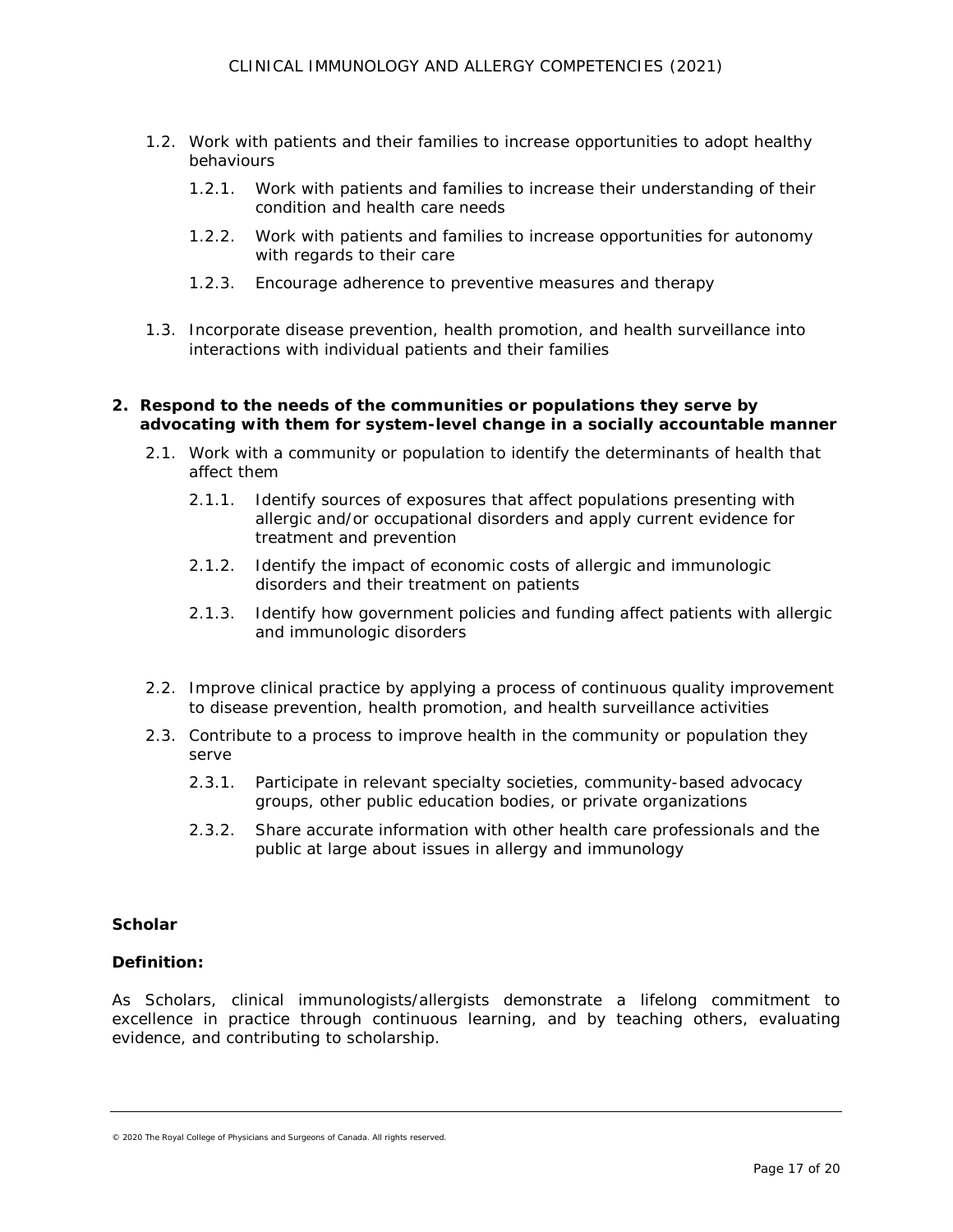## *Key and Enabling Competencies: Clinical immunologists/allergists are able to…*

- **1. Engage in the continuous enhancement of their professional activities through ongoing learning**
	- 1.1. Develop, implement, monitor, and revise a personal learning plan to enhance professional practice
	- 1.2. Identify opportunities for learning and improvement by regularly reflecting on and assessing their performance using various internal and external data sources
	- 1.3. Engage in collaborative learning to continuously improve personal practice and contribute to collective improvements in practice

#### **2. Teach students, residents, the public, and other health care professionals**

- 2.1. Recognize the influence of role-modelling and the impact of the formal, informal, and hidden curriculum on learners
- 2.2. Promote a safe and respectful learning environment
	- 2.2.1. Promote and support an environment that is equitable, diverse, and inclusive
- 2.3. Ensure patient safety is maintained when learners are involved
- 2.4. Plan and deliver learning activities
- 2.5. Provide feedback to enhance learning and performance
- 2.6. Assess and evaluate learners, teachers, and programs in an educationally appropriate manner

#### **3. Integrate best available evidence into practice**

- 3.1. Recognize practice uncertainty and knowledge gaps in clinical and other professional encounters and generate focused questions that can address them
- 3.2. Identify, select, and navigate pre-appraised resources
- 3.3. Critically evaluate the integrity, reliability, and applicability of health-related research and literature
	- 3.3.1. Evaluate emerging and/or controversial therapies and investigations
	- 3.3.2. Recognize the challenges involved in the study of rare diseases, small populations, and complex outcome measures
- 3.4. Integrate evidence into decision-making in their practice

## **4. Contribute to the creation and dissemination of knowledge and practices applicable to health**

4.1. Demonstrate an understanding of the scientific principles of research and scholarly inquiry and the role of research evidence in health care

<sup>© 2020</sup> The Royal College of Physicians and Surgeons of Canada. All rights reserved.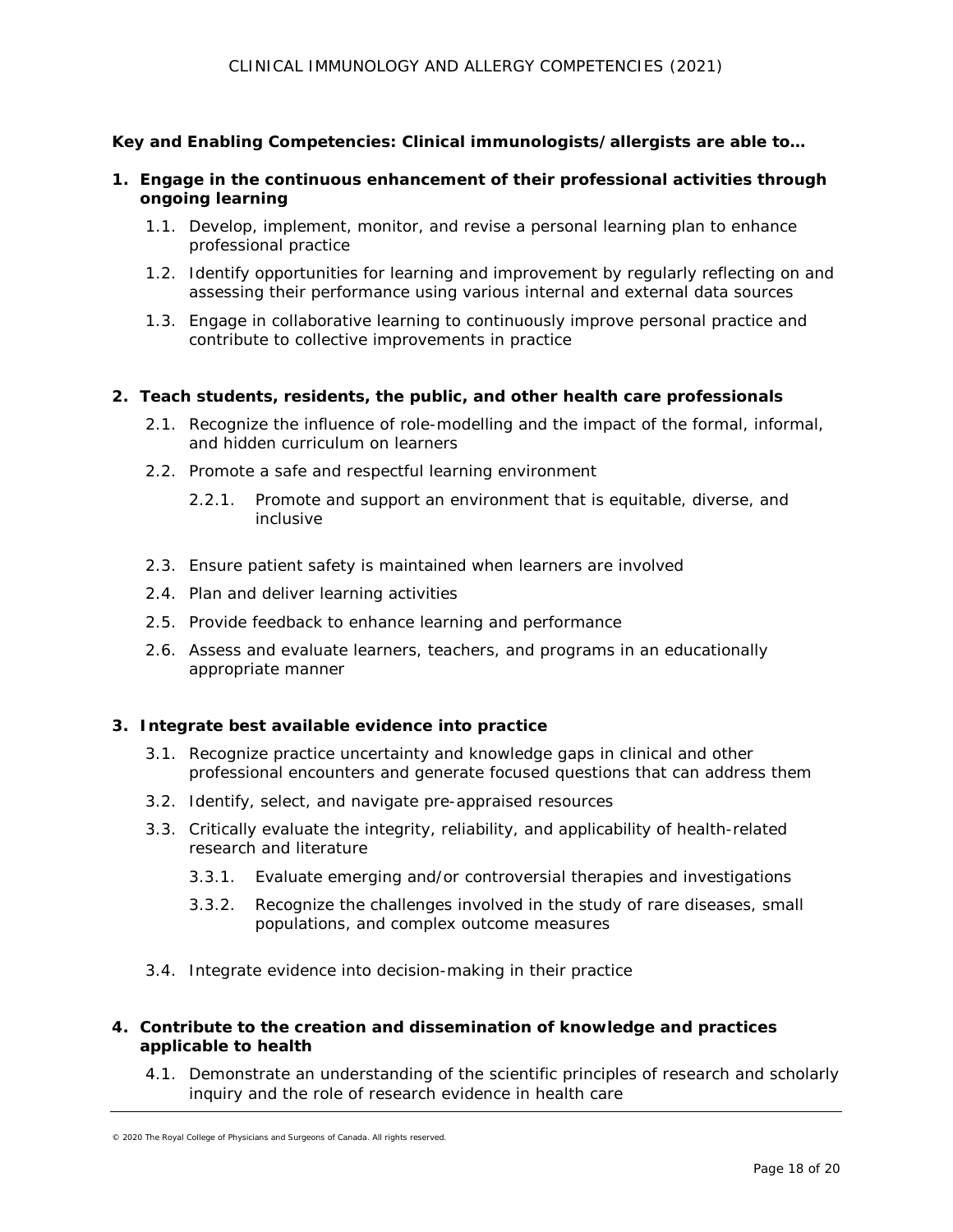- 4.2. Identify ethical principles for research and incorporate them into obtaining informed consent, considering potential harms and benefits, and vulnerable populations
- 4.3. Contribute to the work of a research program
- 4.4. Pose questions amenable to scholarly investigation and select appropriate methods to address them
- 4.5. Summarize and communicate to professional and lay audiences, including patients and their families, the findings of relevant research and scholarly inquiry

### **Professional**

### *Definition:*

As *Professionals*, clinical immunologists/allergists are committed to the health and wellbeing of individual patients and society through ethical practice, high personal standards of behaviour, accountability to the profession and society, physician-led regulation, and maintenance of personal health.

## *Key and Enabling Competencies: Clinical immunologists/allergists are able to…*

- **1. Demonstrate a commitment to patients by applying best practices and adhering to high ethical standards**
	- 1.1. Exhibit appropriate professional behaviours and relationships in all aspects of practice, demonstrating honesty, integrity, humility, commitment, compassion, respect, altruism, respect for diversity, and maintenance of confidentiality
	- 1.2. Demonstrate a commitment to excellence in all aspects of practice
		- 1.2.1. Adhere to the standards of appropriate use of allergy testing and investigation
	- 1.3. Recognize and respond to ethical issues encountered in practice
	- 1.4. Recognize and manage conflicts of interest
	- 1.5. Exhibit professional behaviours in the use of technology-enabled communication

### **2. Demonstrate a commitment to society by recognizing and responding to societal expectations in health care**

- 2.1. Demonstrate accountability to patients, society, and the profession by responding to societal expectations of physicians
	- 2.1.1. Assist patients in navigating complementary and alternative therapies
- 2.2. Demonstrate a commitment to patient safety and quality improvement

<sup>© 2020</sup> The Royal College of Physicians and Surgeons of Canada. All rights reserved.